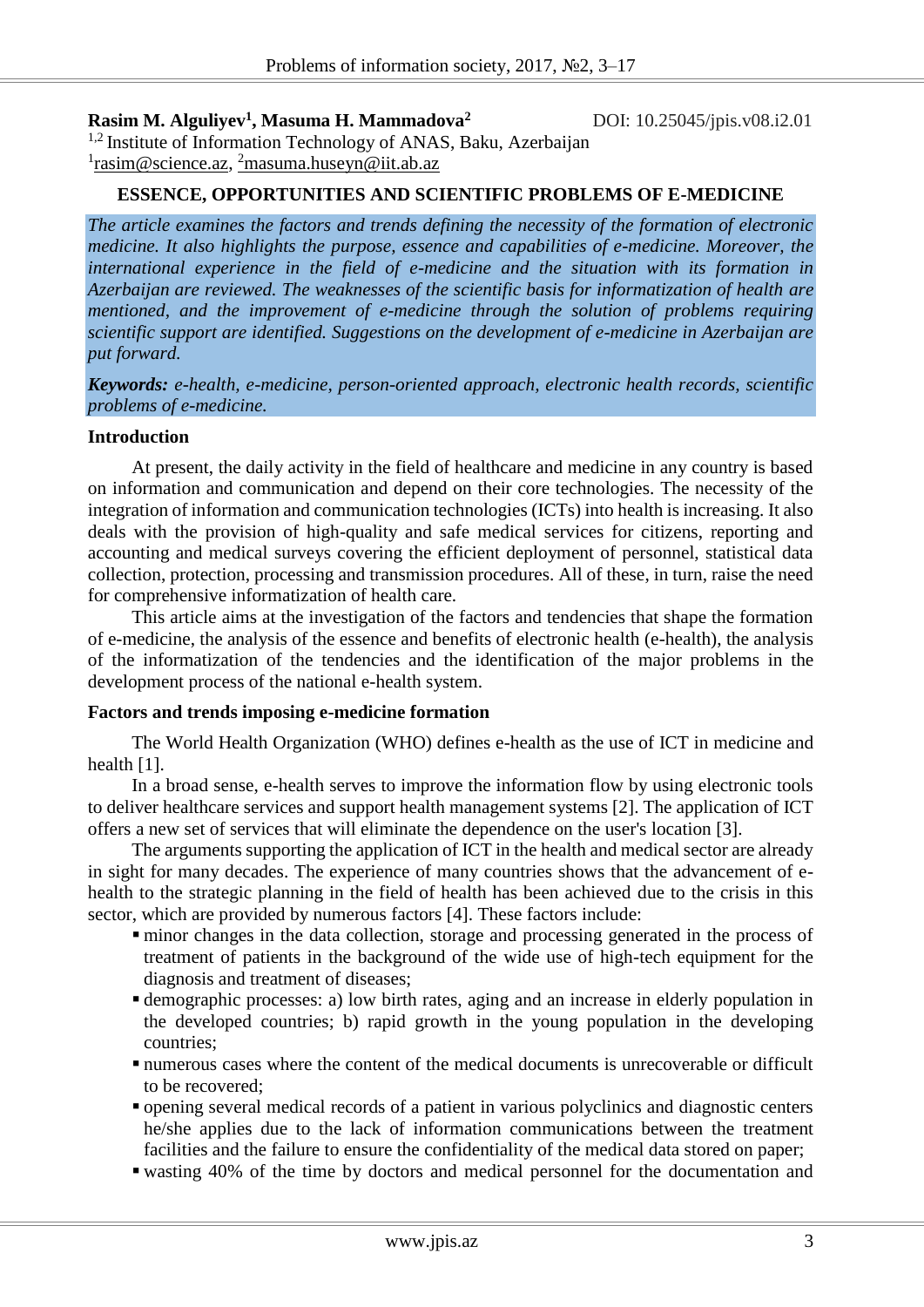search of the necessary information;errors occurring due to incompleteness or inaccessibility of medical information affecting the quality of the provided services [5];

- need for physicians' decisions in the context of perception, coordination and analysis of large amounts of information [6]:
- statistics of physician errors, which clearly demonstrate the gradual "deepening cracks" of the traditional model of the healthcare system [7].

At the same time, ICT has created a new public trend for the health workers and healthcare system, as a whole. The catalyst of this tendency is the Internet, which provides access to information and leads to the exceptional scale of communication between millions of people around the world [8, 9].

As a key source of information and a basic infrastructure for the fast, secure and reliable data transfer processes, the Internet has led to the emergence of new realities in medicine:

- medical knowledge has become accessible to everybody by attaining a new status, and the availability of numerous medical information on the Internet;
- relationships inherent to the real medical system are simulated in virtual space. Establishing contacts with the patients through the Internet in the virtual information space enables establishing the virtual medical societies providing remote medical consultation, i.e., the interaction of the actors participating in the health system in the new reality is forming;
- tendency of transiting to the treatment at home has developed and is expanding, which involves the monitoring of the condition of the patient through the Internet;
- preference of ambulatory and preventive treatment compared to stationary treatment is one of the trends observed in modern healthcare;
- involvement of a citizen in the protection of own health and provision of the control of the patients at home, consultation of physicians and counseling have become one of the fundamental components of the reforms in health systems of the developed countries;
- provision of the doctors-specialists' services to the remote populations through the Internet will considerably reduce financial costs.

All these factors and trends, including the increasing need for public health services, have led to the integration of modern ICT into healthcare in the developing countries. ICT can be a driving force in addressing many serious problems and improving the health care performance without investing large amounts of money in this field. In this regard, one of the main implementation fields of ICT specified in the Action Plan of the World Summits on Information Society held in Geneva in 2003 and in Tunisia in 2005 is medicine [10].

### **Establishment of e-medicine**

The development of the health services market and the introduction of ICT in this field have been included to the priorities since 2000. G8 project on Global Health Governance (G8) in 2000 is the starting point for *eHealth*. As a next step, the resolution discussed in the 58th session of the World Health Assembly in 2005 and adopted by WHO, including the E-health concept should be mentioned. This resolution emphasizes an important role of e-health in increasing the quality of health care and improving the quality of health and health-related activities.

The challenges addressed to the states by the WHO on e-health include:

- development of strategic plans and legal basis for the implementation of e-health services;
- mobilization of participants and co-ordination of stakeholders;
- establishment of national centers for comparative analysis of activities and identification of best practice [11].

E-health and telemedicine has been included into the European Union (EU) agenda with the Lisbon Strategy at late 1990s. This political document has emphasized a vital role ICT of in the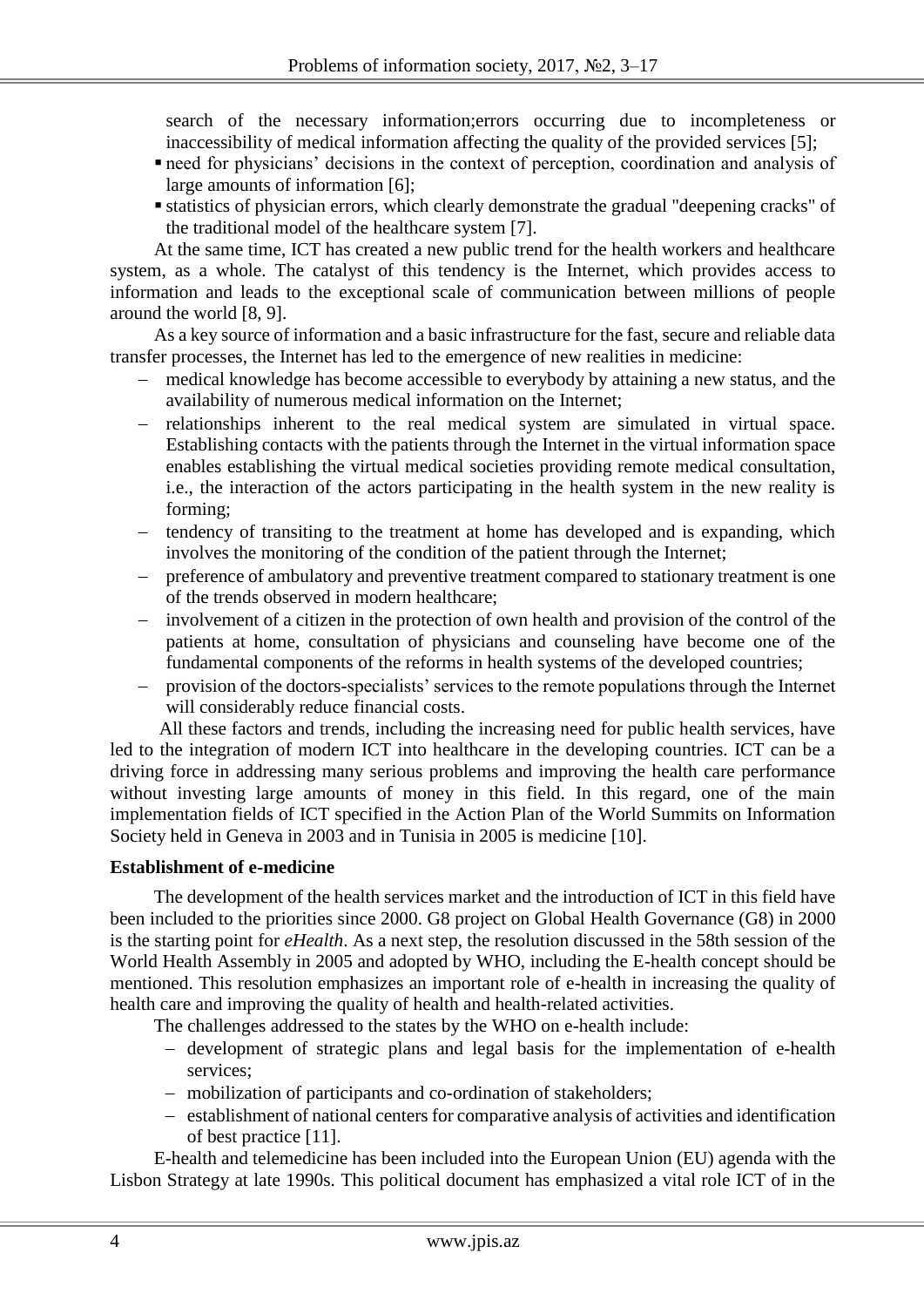modernization of health. This strategy was later titled "E-health". In 2008, European Commission declared e-health as one of the six key EU initiatives [12].

The Organization for Economic Cooperation and Development (OECD) considers the application of ICT in medicine as a key driving force for economic growth, particularly in the developing countries [13]. The OECD believes that when telemedicine and telehealth are a part of the complex utilization of telecommunications and information technologies, their economic efficiency is significantly improved [14].

WHO Global Observatory for E-Health has been set up to combine efforts by the world's medical community to informatize the healthcare [15].

### **Terminological problems of e-medicine**

The study of the terminological problems of e-medicine revealed that the term "telemedicine" started to be widely used and accepted in the mid-1990s. Later, the authors began to distinguish the terms "telemedicine", "e-medicine", "e-health", and "telehealth". At present, there is no definite approach to the scope of these terms offered by the researchers. However, the following views are available [15-19]:

- 1. E-health, including e-medicine (telemedicine) are broader terms. In this sense, the term e-health covers a variety of information and communication and medical services delivered remotely (mostly over the Internet).
- 2. E-medicine, telemedicine and e-health are different concepts. Thus, e-medicine covers medical services such as tele-recordiology, tele-radiology, tele-pathology, teleophthalmology, tele-dermatology, and tele-surgery. E-health also includes the use of ICT, medical communication services, picture archiving and communication systems (*PACS*), medical information systems (MIS), e-education, and electronic prescription of medicaments in health care.
- 3. Telemedicine (e-medicine) and telehealth (e-health) are the same concepts.

The American telemedicine agency has historically believed that telemedicine (e-medicine) and telehealth (e-health) are synonymous terms that cover a wide range of health care services. Providing the consultations to the patients via videoconference and various portals; remote diagnosis of essential functions; transmission and exchange of medical images, laboratory analysis, electronic data, reporting and accounting and management data, including continuous medical education; establishment and expansion of wireless communication taking into account the wishes and suggestions of the patient; and information support for medical research, are considered as parts of e-medicine and e-health.

Evidently, the terms e-medicine and e-health were first used by ICT managers and marketers as the notions e-commerce, e-business, and e-solutions. At the same time, this term can be regarded as an attempt to advertise the new opportunities of the Internet in healthcare for the users.

Due to the lack of unambiguous approaches to "e-medicine", "telemedicine" and "e-health", today there are no single definitions. Thus, there are many definitions of these terms in literature.

In the academic environment, some researchers believe that the term e-health should remain in the business and marketing environment and should be avoided in scientific and medical literature. However, given the fact that this term has already included into scientific literature, a group of researchers has given the following definition in line with its scientific tradition:

e-Health is an emerging field in the intersection of medical informatics, public health and business, referring to health services and information delivered or enhanced through the Internet and related technologies. In a broader sense, the term characterizes not only a technical development, but also a state-of-mind, a way of thinking, an attitude, and a commitment for networked, global thinking, to improve health care locally, regionally, and worldwide by using information and communication technology. [20].

In the presented article, the terms "e-medicine" and "e-health" are used as synonyms.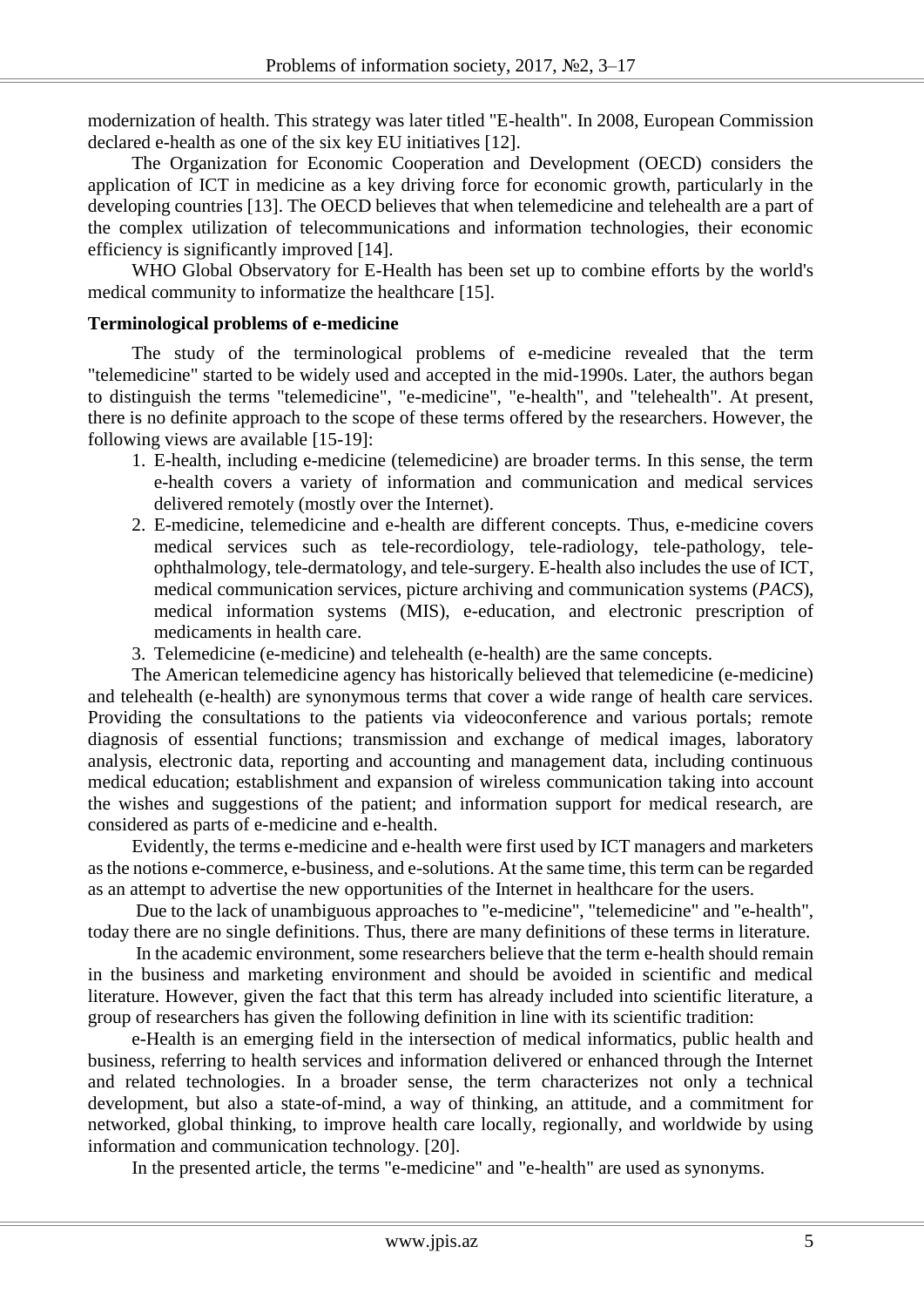## **The goal of e-medicine**

E-medicine is based on the methodology proposed by WHO and the International Telecommunication Union (ITU) [11-13].

The objectives of e-medicine include:

- improving the quality and accessibility of medical services delivered to the population;
- reducing health resources and expenditures through improved governance;
- constantly informing the population about healthy lifestyles, prevention of diseases, provision of medical services for different purposes and creating the opportunity for each citizen to control their health;
- eliminating the different types of discrimination (age, disability, poverty, etc.) in healthcare provision.

## *a)Person-oriented approach.*

The main priority of the concept of e-medicine is an individual-oriented approach. The main objective of individual-oriented approach is to direct all electronic services and databases to the patient. In other words, all the medical information of a certain individual is "connected" to his/her personal identity, and thereby it is possible to access all this medical information is available at any institution he/she applies to. It dramatically changes the process of interaction between the patient and the medical institution, making it faster, more accurate and effective. All therapeutic and diagnostic processes of the medical institution should be informatized for the realization of the individual-oriented approach.

In this context, e-health is a fusion of the distributed medical databases that provide a distinctive interactive consultation in the system of the relationships between "physician-topatient", "doctor- to- doctor", "doctor-to-nurse", and "medical institution –to - medical institution" basedn on individual-oriented approach. (person-oriented approach)

### *b) Electronic Health Records (EHR)*

EHR is an electronic analogue of a typical medical record (paper health history) of the patient and stores data from various sources: medical centers, hospitals, doctors, and laboratories. Currently, the following terms are used: electronic medical passport, electronic health records (EHR) or passport, electronic illness history, *Electronic Medical Records (*EMR).

EHR is a collection of individual medical information (IMI) presented as electronic medical records about the health of the person (individual). EHR consists of general, clinical, biometric, social, economic, financial, insurance and other structured detailed information about the patient. It also ensures documentation of the medical services provided to the patients. EHR implies a medical document drawn up in a computer-comprehensible format and providing access to the adequate and accurate information for decision making and recommendations [22].

EHR aims at providing conditions for the continuity, consistency and quality of treatment, timely implementation of preventive and other measures to protect the health of a particular individual by documenting and maintaining appropriate medical information and its timely delivery to a competent medical personnel [22, 23].

It should be noted that the EHR of the patient is filled from birth, and this process continues throughout his/her lifetime. The application of EHR is required to ensure the accessibility of the noncontradictory and complete, operative data anywhere. At the same time, these data must be structured in accordance with the methodology for compiling medical documentation, capable to be interpreted in different languages, and support the decision-making in the appropriate place and time.

Using the EHR, physician gets access to the information needed for decision-making on the treatment of the patient. Moreover, physician spends less time filling in the patient's record and focuses on the immediate communication with the patient. As a result, the quality of medical services provided to the population is increasing.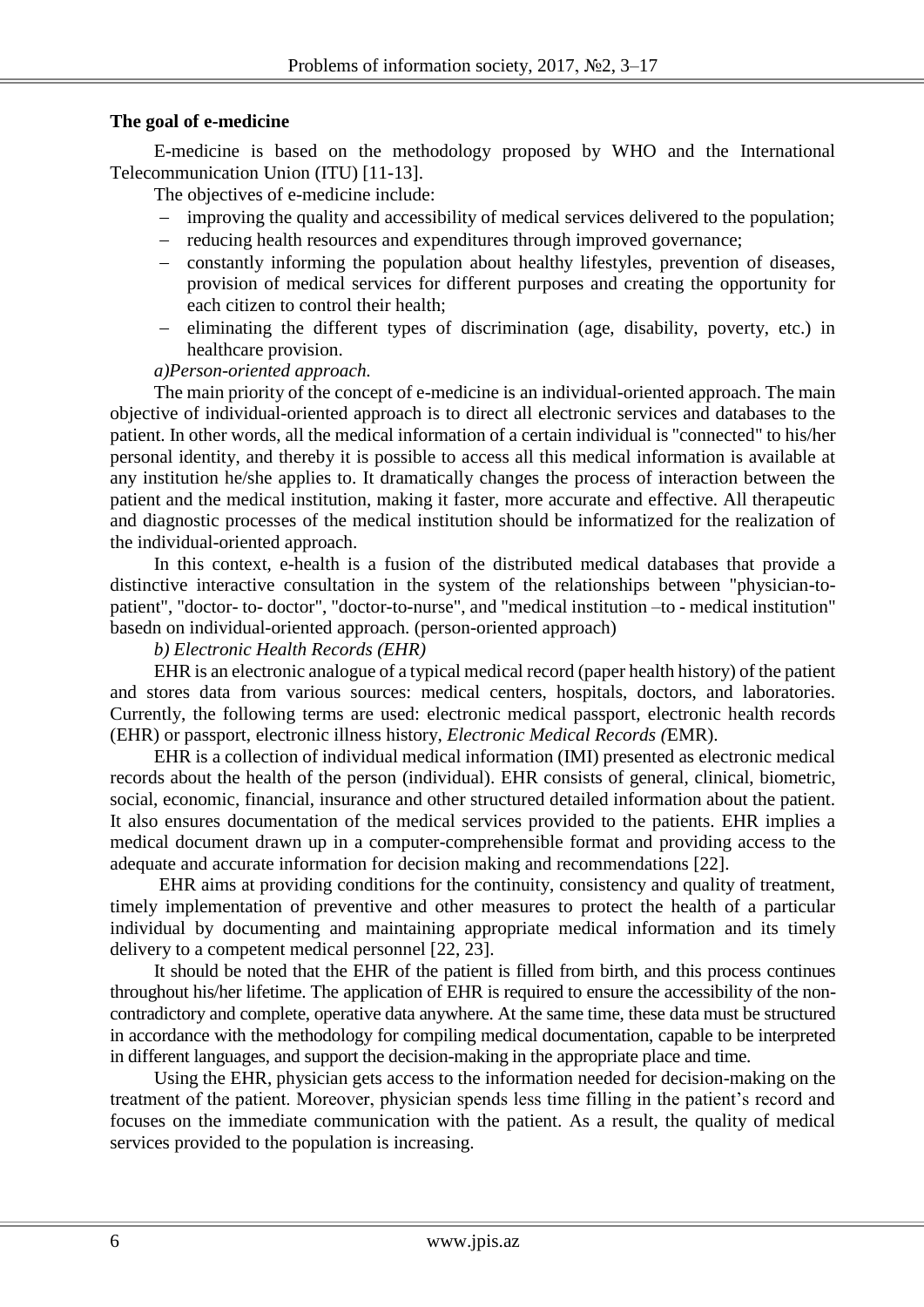#### **The essence and capabilities of e-medicine**

The essence of e-medicine is the presentation of a set of tools that provide secure electronic information on the health of patients at the right place and time [24].

The working principles of collection, processing, usage, transfer and storage of electronic medical information are based on the generation of unified information resources that enable working with personal data of the patients and share this information with other medical institutions. Transition to e-health implies the establishment of networks for the transmission of medical information both locally and globally and the formation of a single information space based on those networks. E-medical infrastructure involves the tools that support both physician decisions and management decisions [25].

A global approach to support of treatment-diagnostics, medical-prophylactic and rehabilitation decisions made by physicians shows that the patient's electronic health records (medical records) constitute the "core" of e-medicine. Since the 80s of the last century, electronic health records (EHR), which enables the digitization of all health data of the patients, have been recognized as successful innovative technologies [22, 23].

At the same time, traditionally, one of the main tasks of the general practitioner is to compile the accounting records timely and properly. EHR also facilitates the work of professionals in this field [26]. EHR integrated on several healthcare facilities are a key element of e-health in many countries around the world.

The introduction of ICT into the healthcare system and the establishment of a single medical information space allows tracking the patient's health status and providing access to them, improving the quality of medical care, and developing the administrative management. The introduction of e-health offers the following opportunities [27, 28]:

- remote monitoring of patients and better dissemination of information among the patients;
- provision of access to relevant electronic medical services for the disabled and the elderly and the population of remote regions and villages;
- continuous improvement of the health care system through more effective use of the latest health achievements;
- making more substantiated decisions on regulation, legal, financial, investment and research issues through the provision of access to different information;
- provision of patients' access to their electronic medical information at right time and place, and making reasonable decisions on care and treatment;
- provision of physician's access to all relevant information for more effective support and monitoring of the patient's health;
- provision of access to information on any disease, its prevention and treatment for doctors and patients
- provision of public access to medical information through the Internet or mobile telephony.

### **International experience in e-medicine**

Currently, the health care system in entire world is being informatized. More than half of the world's states are operating in this field based on the methodology offered by WHO and ITU. Obviously, the implementation of any international innovation program in a certain country is based on the selection of the model taking into account the national characteristics. From this point of view, although there is no rich international experience in the field of e-medicine, each country has developed its unique model. These models depend on the development, organization and financing principles of the healthcare in the country. The state plays a crucial role in the establishment of the e-medical system. That is, the state is the main investor in this field and responsible for the funds of the taxpayers.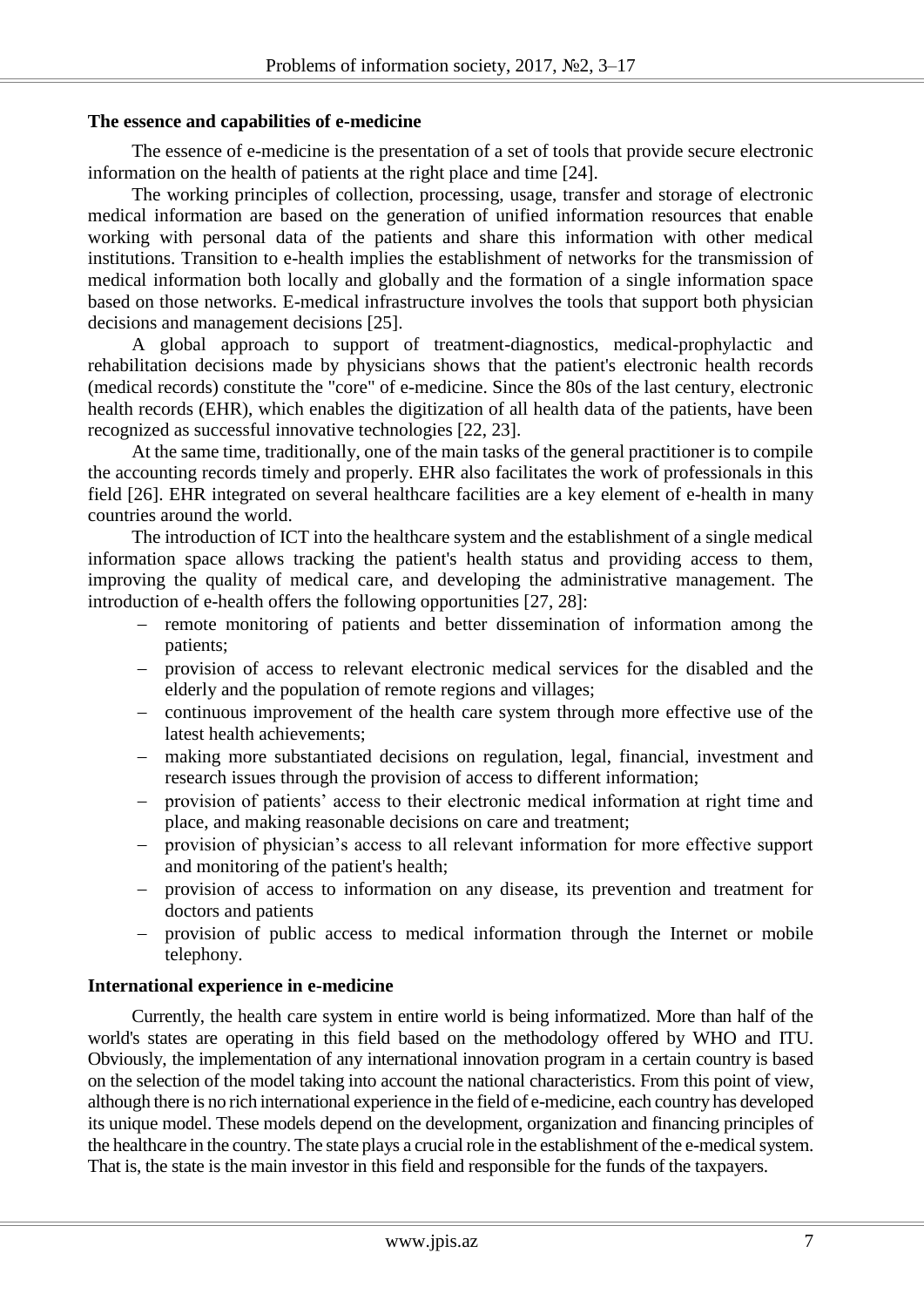Analysis of literary sources and the Internet publications shows that the introduction of ICT in the practical medicine is based on the implementation of the state programs and initiatives on ehealth development in different countries around the world. These programs and initiatives include the organization of the electronic document circulation, the maintenance of the current status of electronic record of the citizens, the development of telemedicine and monitoring system of the public health, the generation of the Internet resources, and the personalized accounting of the medical services [29]. For example, EU-funded E-Health Action Plan 2012-2020: Innovative Health of the 21st Century program provides ICT solutions at national and transnational levels [30, 31].

The USA is implementing the "Integrated Development Program for Medical Sector" within the e-government and Canada is implementing the "Single E-medicine System Development Program" [32]. Within the framework of these programs, electronic health passport (record), personalized medical services, ICT infrastructure of e-medicine, e-document circulation, telemedicine, the establishment of inquiry data and classification registries are underway in the mentioned countries. At the same time, each of these countries has developed or is developing ehealth strategies. Thus, 70% of the 53 member states of the WHO European Region have adopted the national e-health policies or strategies [31].

Some CIS countries are also taking active measures for the introduction of ICT in medicine in. The "E-health" program of the Russian Federation out of these countries is the most developed. Thus, the Federal Agency for Technical Regulation and Metrology approved the National Standard of "Electronic Medical Record", which defines the general principles, terms and definitions, structure and application fields, and adopted the concept of establishing a single state information system in the field of medicine [33].

Kazakhstan, Uzbekistan, Belorussia, Ukraine, Moldova and Kyrgyzstan have established the centers for the informatization of medicine [34-39]. The Republic of Kazakhstan adopted the "Concept of E-medicine Development" for years 2013-2020. The Republic of Kyrgyzstan has also prepared a draft Concept of E-medicine Development. Moreover, a draft law on the approval of the State program "Health 2020: Ukraine dimension" has been prepared. The "Concept of the Single Integrated Medical Information System" has been adopted within the framework of the National Strategy "Electronic Moldova". The Republic of Belarus adopted the "National Development Program for ICT Services for 2015", in 2011. Within this program, the "E-health" subprogram is implemented. Its main tasks include the development of electronic document circulation, the development of monitoring system of telemedicine and population's health, and the creation of medical resources. Uzbekistan has also approved the National Concept for the Development of National Integrated Information System of healthcare in 2009, which describes the formation stages of e-health in the country in details. The Kyrgyz government approved a draft resolution on the approval of e-health program of the Republic of Kyrgyzstan for years 2016-2020.

### **E-medicine in Azerbaijan**

Today, there are no separate conceptual and strategic documents on the informatization of medicine in Azerbaijan. The informatization processes of public health have been implemented based on the state programs "Electronic Azerbaijan (2003-2008)", "Electronic Azerbaijan (2010- 2012)". Nowadays, they are being implemented in accordance with the conceptual documents as the National Strategy for the Development of the Information Society in the Republic of Azerbaijan for 2014-2020" and "Strategic Road Map on the Development of Telecommunication and Information Technologies in the Republic of Azerbaijan" [40, 41].

Within the framework of these programs and separate projects, EHR (for newborns) is provided, exemplary medical information system is developed, online order of medical examination record is available, and the registry of inquiry data and classification is created in Azerbaijan [42].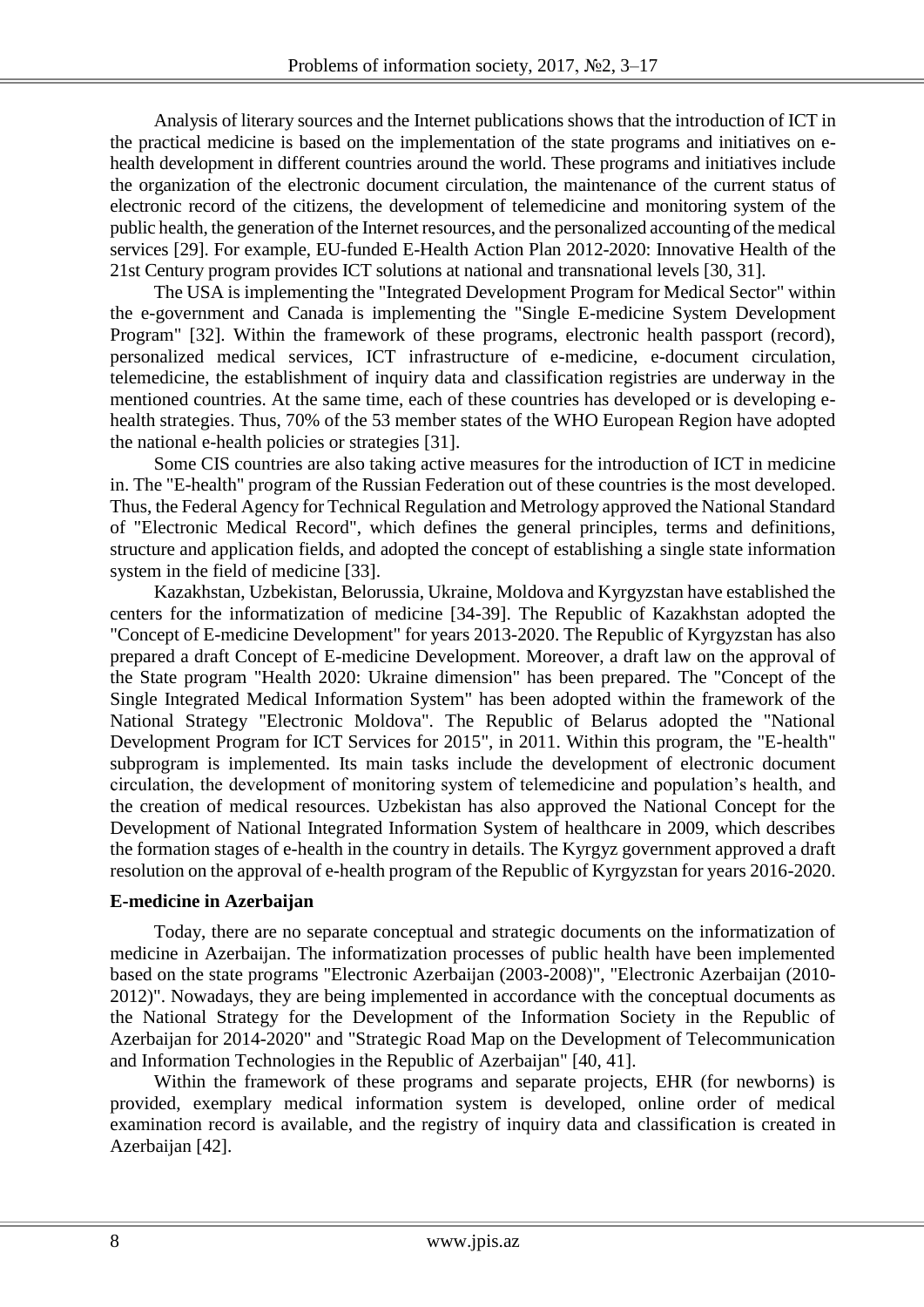In May 2010, Health Informatization Center under the Ministry of Health of the Republic of Azerbaijan was established in connection with the development of e-health in Azerbaijan. The Center is performing the central functions on the public monitoring and the general coordination and management of the Health System Informatization.

There are a number of technical and organizational challenges to be resolved for the application of ICT in the medical sector of Azerbaijan. Currently, the healthcare is not systematically informatized. Separate clinics are available, where most business processes are informatized and local databases are created. These medical institutions digitally share the information about patients. However, the applied medical information systems (MIS) are the products of various IT companies, which do not correspond to one another, and obviously, they can not share information within a single e-health approach.

Since the healthcare providers choose medical software themselves, the problems of inconsistencies are constantly growing. The lack of uniform methodological approach to data collection, processing and storage, and the absence of infrastructure and systematic information system do not allow for accurately evaluating the health status of the Republic of Azerbaijan.

On the other hand, serious issues have arose in Azerbaijan for the formation of e-health in line with the National Strategy. To address these issues, the National Health Network, which ensures the secure the broadband network connection for all medical personnel, healthcare providers, should be established and developed. Furthermore, EHR system should be improved and provided to all age groups; MIS's application should be expanded and coordinated with the eHealth; medical resources for general use should be established; tele-medicine should be developed; and ICT knowledge of medical workforce should be promoted.

The priorities of the "Strategic Road Map on the Development of Telecommunication and Information Technologies in the Republic of Azerbaijan" approved by the Decree of the President of the Republic of Azerbaijan dated December 6, 2016, include the "Development of Integrated Continuous Electronic Health Infrastructure". The health information system, which will be developed as a core component of this infrastructure, will incorporate e-health information, electronic registration, digital descriptions and electronic prescription components.

### **Scientific problems of e-medicine**

International practice shows that today the scientific bases of the informatization process are not sufficiently developed. The scientific problems of e-medicine directly depend on the goals and tendencies of its informatization and the digitization of the information, organizationalmanagement, treatment-diagnostics, personnel, resource, economics and others certain aspects of the medical institutions and aim at the solution of various issues. Some of these issues are related to the development of a general methodology for the informatization of the medical institutions, while the other part requires the development of specific issues related to the medical field [43]. These specific issues include the turnover of the electronic medical records and its standardization, the unification of medical information description, and the development of the architecture for the management system of software and database for medical applications, and mobile health care. In addition, the list of specific issues cover the development of electronic tools for sharing of the patient's information; continuous analysis, assessment and forecasting of the information collected in the health information database; the clinical and management decision support in e-health environment; provision of medical information safety; improvement of the quality of medical services; and extra costs reduction [44-46].

Below are some of the scientific problems arisen in different stages of the informatization process of medicine, which are challenging for professionals.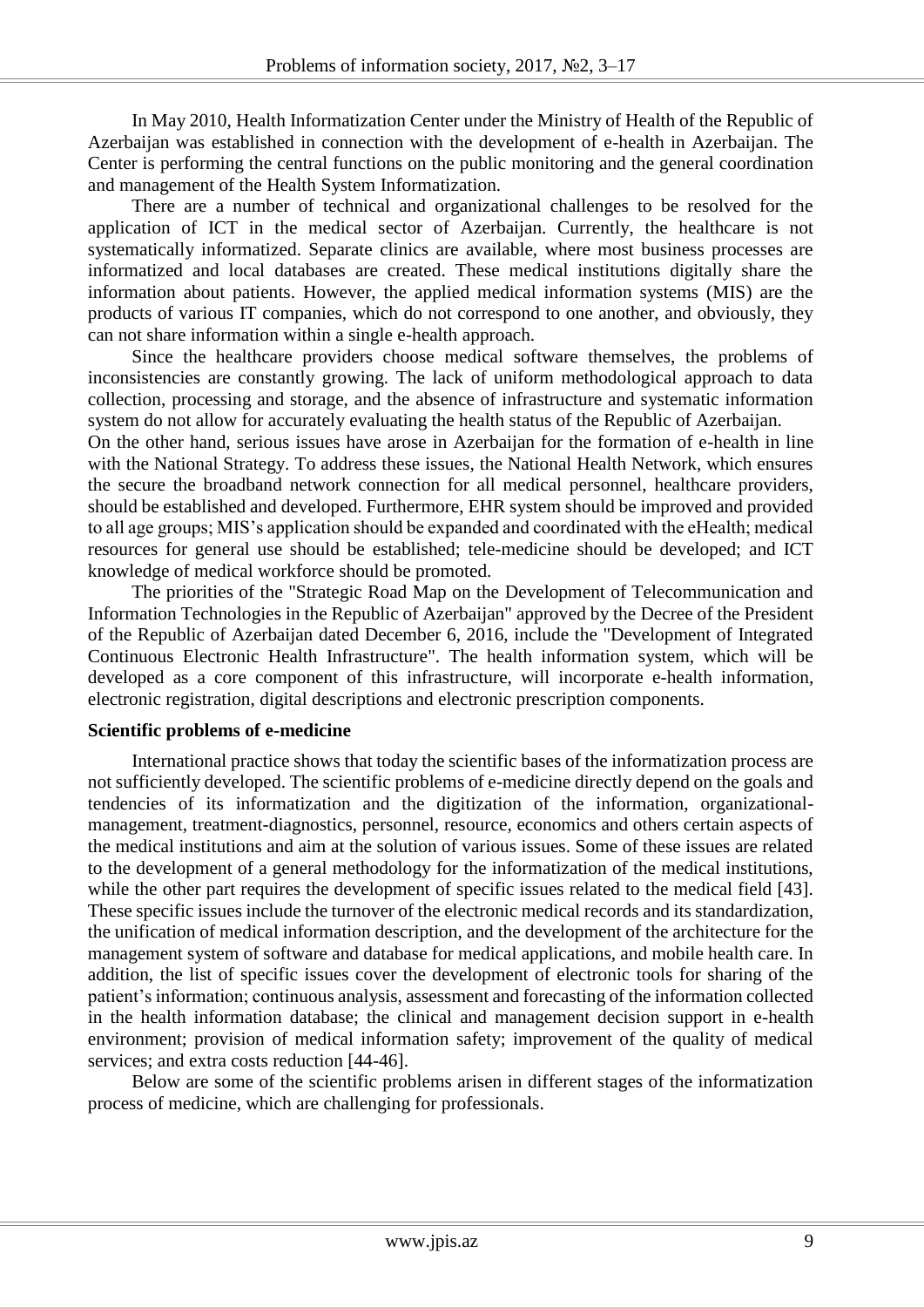### **Integration problems in e-medicine**

The modern concept of ICT involves the collection of information obtained from different sources (medical records archives, results from laboratories, financial information, etc.) and the development of tools for data sharing.

Establishment and development of MISs and their integration in regional, institutional and national healthcare are quite multifunctional, complex and difficult issues [47]. Today, the theory, principles and methods of open systems are applied as the main integration tools [48]. In order to solve the problem of reconciliation of the information systems with different platforms, the agreed set of interfaces, protocols and data format standards should be used.

The MISs should provide the clinical and non-clinical data sharing by maintaining a semantic meaning. In this case, in addition to common standards, the specific health standards should be used for the solution of the problem of reconciliation. The formation of a single information space for clinical data should be based on the general classifications, terminology and communication standards.

#### **Standardization problems in e-medicine**

The standardization of the medical records in e-medicine, information sharing among different MISs is one of the most challenging problems in the world. The main difficulty is due to the availability of the excessive number of concepts and terminology used in modern medicine. According to the expert estimates, there are more than 2 million definitions and terms in this area. For example, the Oxford dictionary contains 615,000 words.

At the background of the increasing exchange of various information about the patient, the use of terminology, electronic records, digital descriptions standards and international classifications has become more definite. The key priorities for the coordination of different types and levels of MISs are related to the unification of national standards with the internationally accepted standards. From this point of view, the establishment of national standards supporting the medical document circulation on a single methodology, referring to international standards is one of the topical scientific and applied problems in the field of medical terminology. In most developed countries, the *"Health Level Seven" (HL7)* standard is used for MISs, the *"Clinical Document Architecture" (CDA v.2.0)* standard - for the unification of the clinical document architecture, the *SNOMED (Systematized Nomenclature of Medicine - Clinical Terms)* standard for medical terms nomenclature, and *DICOM (Digital Imaging and Communications in Medicine)* standard - for digital medical descriptions [49].

### **Software and hardware tools**

a) *Grid technologies* in e-medicine is used to build an infrastructure that provides services for processing and integration of distributed bio-medical data. The EU e-medical system is widely using grid-technologies. The creators of e-medical system explain the advantages of applying this technology by three main factors: 1) increasing the availability and quality of medical services at the expense of rapid diagnosis; 2) reducing the cost of medical services at the expense of early detection of the disease; 3) reducing the medical errors and the selection of optimal treatment strategies through the use of computer programs that provide the access to the medical data [50].

b) *Cloud technologies*. At present, information systems and information technology applications in the software and hardware architecture of e-medicine are based on the Client-Server principle. Whereas the use of cloud technology is mainly limited to hosting electronic medical information for small businesses (*SaaS* model). However, cloud technologies have a wide range of medical opportunities. Therefore, existing architectures are predicted to gradually switch to cloud technologies. Cloud technologies may enable the creation of more effective and transparent data infrastructure through the reconciliation of data processing centers and MISs of healthcare institutions. Storing the primary medical data in clouds can provide secure data sharing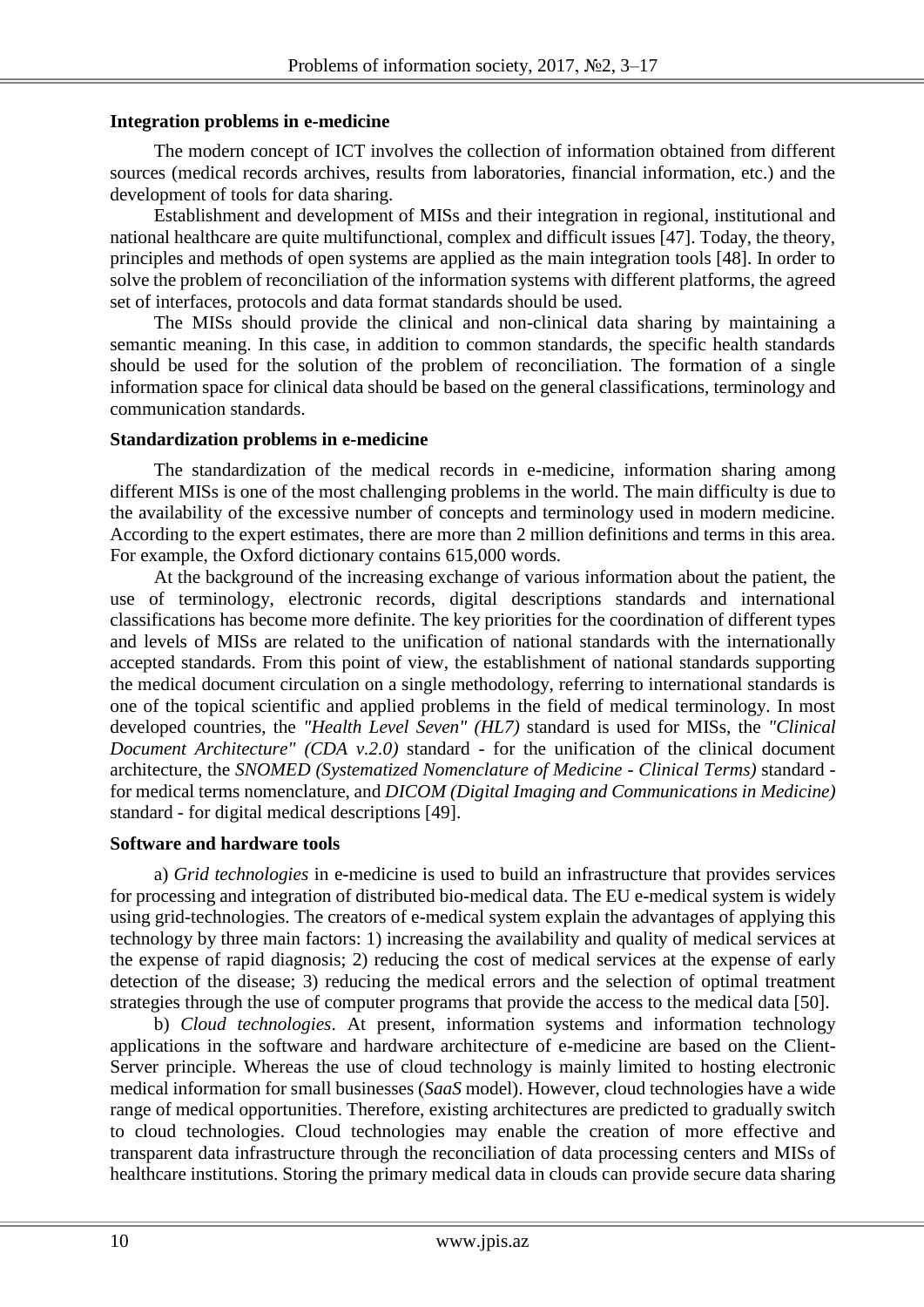among medical systems [51]. For example, various healthcare providers can store medical information in cloud and share information and monitor the clinical data at real-time, and acquires analytical information on different clinical situations [52].

#### **Information support for decision-making in clinical medicine**

Information support for the diagnostic and treatment decisions in clinical medicine is of the global tendencies of e-medicine. A number of factors can explain this: 1) medical disorders are manifested in different forms, and therefore, there is no unequivocal criteria for diagnosis and treatment; 2) each disease is based on a large number of input indicators; 3) these indicators are qualitative and quantitative, and their values are characterized by inaccuracies. An experienced physician combines the baseline data with personal practice to confirm own hypothesis, taking into account similar situations in a particular situation, and identifies atypical forms of the disease, and finally, predicts the dynamics of the process. It necessitates the imitation of logical judgments on the treatment and diagnostic decisions based on the knowledge and empirical experience of the physician. Obviously, knowledge-based intelligent systems (expert systems, decision-support systems) are used to collect, store, manipulate, and evaluate the knowledge of experienced physicians-experts, and to identify and make adequate decisions for each particular set of data. The basis of these systems is the knowledge base consisting of cause-and-effect relationships in the specific subject area of medicine available as various rules that imitate the doctor's views, their possible causes and development duration, clinical manifestations, diagnostic evaluation of the observed symptoms.

The use of expert systems and decision support systems in most different areas of clinical healthcare may reduce the number of physician errors. These systems can be used to solve the following issues: assistance in the diagnosis process, search for case studies (precedents), therapy control and planning, images recognition and interpretation, and the monitoring of clinical and pharmacological properties (toxicity) of drugs [53, 54].

The development of medical intellectual systems is related to the solution of many scientific problems. These problems include selection of effective methods of knowledge acquisition from experts, the development of the methods for expert data processing, including the methodology for building knowledge base of the expert systems, the methods for analysis, evaluation and decision-making, advanced user interface, and the tools for the knowledge base editing and installation, including the visualization of the decision making process, analysis of results, their interpretation and explanation.

### **Security problems of personal data in e-medicine environment**

The problem of information security in the medical field is distinguished by its specificity. This peculiarity is related to more sensitive and private medical data. Thus, e-medicine grounds on EHR that contains the information about the health of the individual. EHR is a MIS compiled in a computer-compliant way, which provides the access to accurate and truthful information for making the necessary decisions and recommendations. Protection and safe transmission of PMI in the operation of these systems are directly influencing the development of e-medicine [55].

Security of PMI implies the protection of PMI from internal or external threats, transmitted or supported by electronic media and any other technical or communication devices, including their protection against leakage, theft, loss, unauthorized destruction, distortion, modification (counterfeiting), copy and blocking.

According to the international practice, solutions of security problems of MIS requires the provision of the followings: confidentiality (prevention of unauthorized access to PMI), integrity (provision of the reliability of the medical data information when sharing, protection against unauthorized modification of information), and availability (access to information and associated assets by the authorized users, including the resistance mode in case of excessive overloading of MIS) [56-58].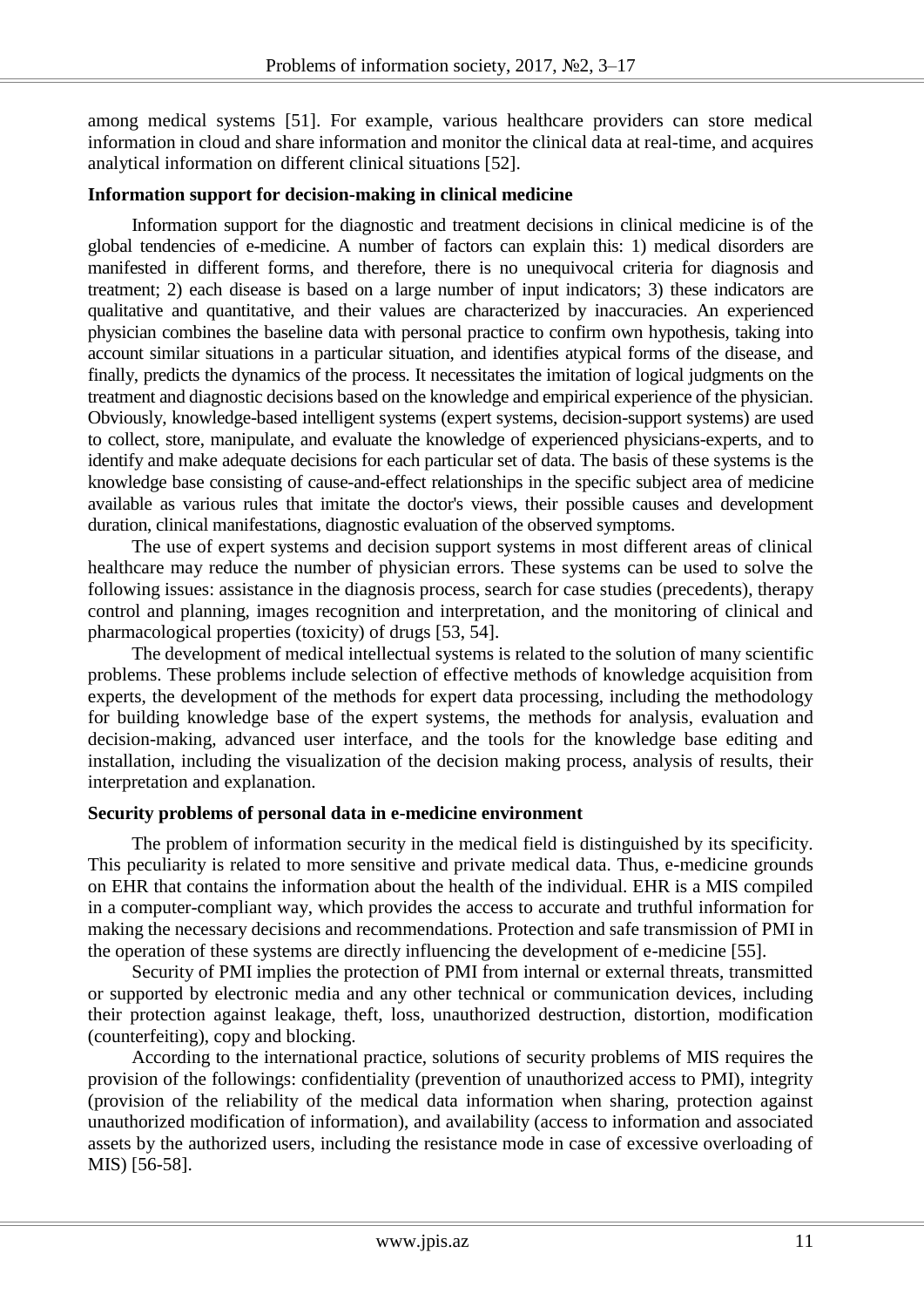It is required to develop new scientific approaches and solutions to reliably ensure PMI's confidentiality [59].

### **Researches in the field of tele-medicine**

One of the most important aspects of innovative healthcare is the development of telemedicine. These technologies provide remote consultation, examination, processing of primary information in highly specialized centers, and saving the time spent on examination, and increased accuracy of diagnostics. The research in the field of telemedicine is conducted in the following areas: remote monitoring of health indicators, the development of effective methods for the formalization and processing of medical data (descriptions and electrical signals (e.g. electrorecordiograms)); the development of the methods for the collection of distributed data and their rapid transmission to the integrated medical information system; the development of the methods and algorithms of data compression [60].

One of the dynamically developing trend of e-health is mobile telemedicine. Mobile telemedicine combines multiple satellite communication tools, mobile information technologies (phones, smartphones, and tablets) and various wireless communication technologies to provide wireless data transmission. Cellular telemedicine (mobile medicine) enables the patient to benefit from the remote treatment at home, uninterrupted tele-monitoring of the patient's health, and medical consultation [61]. The scientific problems of mobile medicine include integration of sensors to various portable accessories and mobile phones, the different approaches to mobile monitoring of the patient's health, accuracy and security of data acquired through wireless technologies.

### **Large-scale data problems in e-medicine**

Modern medical institutions are generating large volumes of different types of data (Big Data). *Big Data* in the medical field is generated due to EHR, wearable sensors, stationary medical devices, results of various laboratory analyses; radiological images, statistical data collected for years in clinics, pharmacological relationships of the drugs, and decoded results of individuals' genome.

The development of mobile technologies and the Internet of Things has accelerated the growth of personal data [62, 63].

The quality of medical care depends on how efficiently the doctors, administrators and governing bodies use this information. *Big Data* technologies may be used to support treatmentdiagnostic and organizational-management decisions [64, 65]. Increased access to medical data offers deeper understanding of the relationships that are created on the basis of large amounts of data collected from various data sets using *Big Data* technologies and to convert the latter into new knowledge. The analysis of *Big Data* may reveal unexpected mutual relationships or patterns beyond human capabilities. One of the major trends in this field is to manage the health status of a patient and to support clinical decisions taking into account the health information of the previous years, including the results of current laboratory examinations, demographic characteristics (age, gender, and ethnic affiliation), drug response and the retrospective information about his/her interactions with the medicaments.

At present, the development of large-scale data analysis and summarization methods is one of the global challenges facing the scientists [66].

### **Systems supporting the living ambient of the elderly**

At present, one of the global challenges is the aging of the world's population and the rapid increase in the number of people above 65. This process also increases the number of people suffering from the chronic diseases (arterial hypertension, heart failure, diabetes and memory disorders). This, in turn, contributes to the growth of health care costs.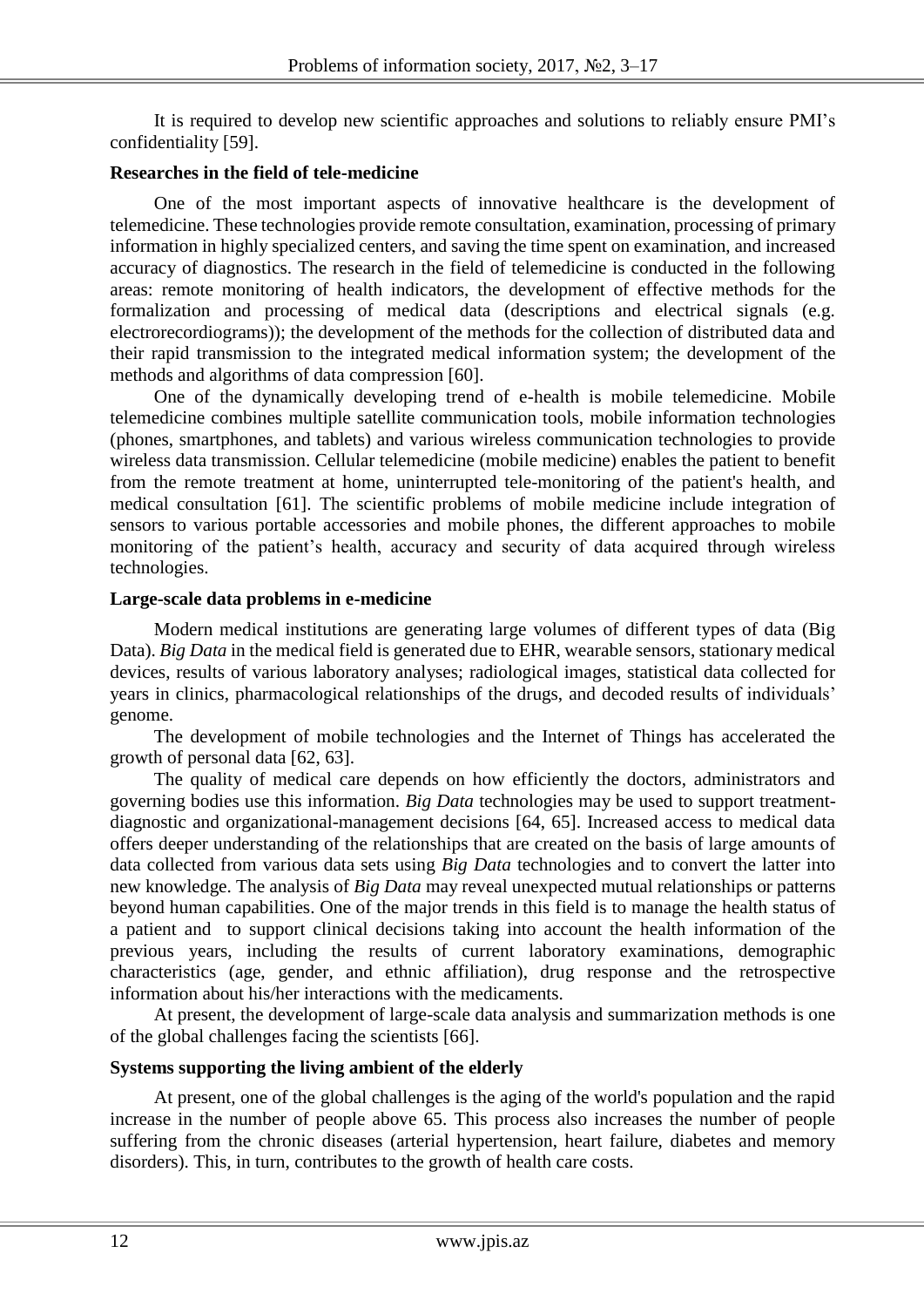The role of ICT solutions in the improvement of the quality of medical services provided to the elderly and in the partial reduction of health expenditures is rising. *Ambient Assisted Living (AAL),* which supports the living of the elderly, has great potential for the development of individual medicine and the involvement of citizens in the treatment of their illnesses by using ICT [67]. The *AAL* system provides these people with medical transmitters, computers, wireless networks, software supplements, methods and services to support safe and healthy lives of the elderly and rehabilitating people [68]. The main objective of this system is to extend the lifetime through the use of ICT being more accessible to health care providers. Integration of the patients' EHR with the Internet-enabled smart-gadgets controlling the most important health indicators (sleep cycle, heart rate, pressure) allows physicians to monitor the latter in the real-time mode and provide telemedicine services [69]. Such systems can be successfully used for the rehabilitation and integration of people with disabilities into the community.

### **Physician-patient-medical institution relationship in e-medicine**

The patient-oriented approach in the e-medical system has led to the transformations in the relationship between the physician and the patient. This problem, which is sufficiently actual, envisages the solution of a number of issues: the synthesis of the new system of relationships in the national health system; the impact of the new medical service market and the gradual transition of the physician-patient relations into the client-physician relations in the context of the formation of individual medicine on the quality of medical services and social and economic criteria; the development of the models for acceptable management of the patient-medical institution relations in e-medicine [70].

## **Human resource management in the field of medicine**

The development of the scientific basis for managing human resources cover the following issues: monitoring of supply and demand for various qualified specialists in the field of medicine, their regional distribution and balancing, and the adaptation of medical education to labor market requirements [71-73].

Evidently, scientific support of e-medicine is not limited to the above mentioned trends and ICT problems. There are numerous multidisciplinary scientific problems in the informatization process of medicine. The future development of e-medicine depends on the resolution of these problems. Of course, most of them are related to the application of ICT in medicine. However, the introduction of ICT in almost all spheres of human activity, including medicine, creates other serious problems. These problems are the medical problems of ICT, such as information overloading, illnesses caused by ICT, lifestyle disorders formed by ICT, and ICT addiction.

# **Scientific centers in e-medicine**

Coverage of the scientific problems of e-medicine and the urgency of modernization of health have increased the interest of the international scientific community in the studies in this area. Specialized scientific centers have been established in a number of EU countries. Other states have included academic and research institutions in the list of priorities [54, 74]. The database of European priorities and strategies in E-medicine has been set up. This database covers e-medicine files from 27 EU countries, including Turkey, Iceland, Liechtenstein, Norway and Switzerland [75]. The goals of the database are to gather, compare and identify best practices, and formulate regional and international cooperation. Some CIS countries are also conducting studies on ehealth. The presentation of the Department of Information Technology and Computing Systems of the Russian Academy of Sciences has prioritized the research activities in the field of medical informatics. The Medical Informatics Research Center at the Institute of Software Systems of the Russian Academy of Sciences [76], the Institute of Modern Information Technology of the Federal Research Center for Informatics and Management [77], and the United Institute of the Problems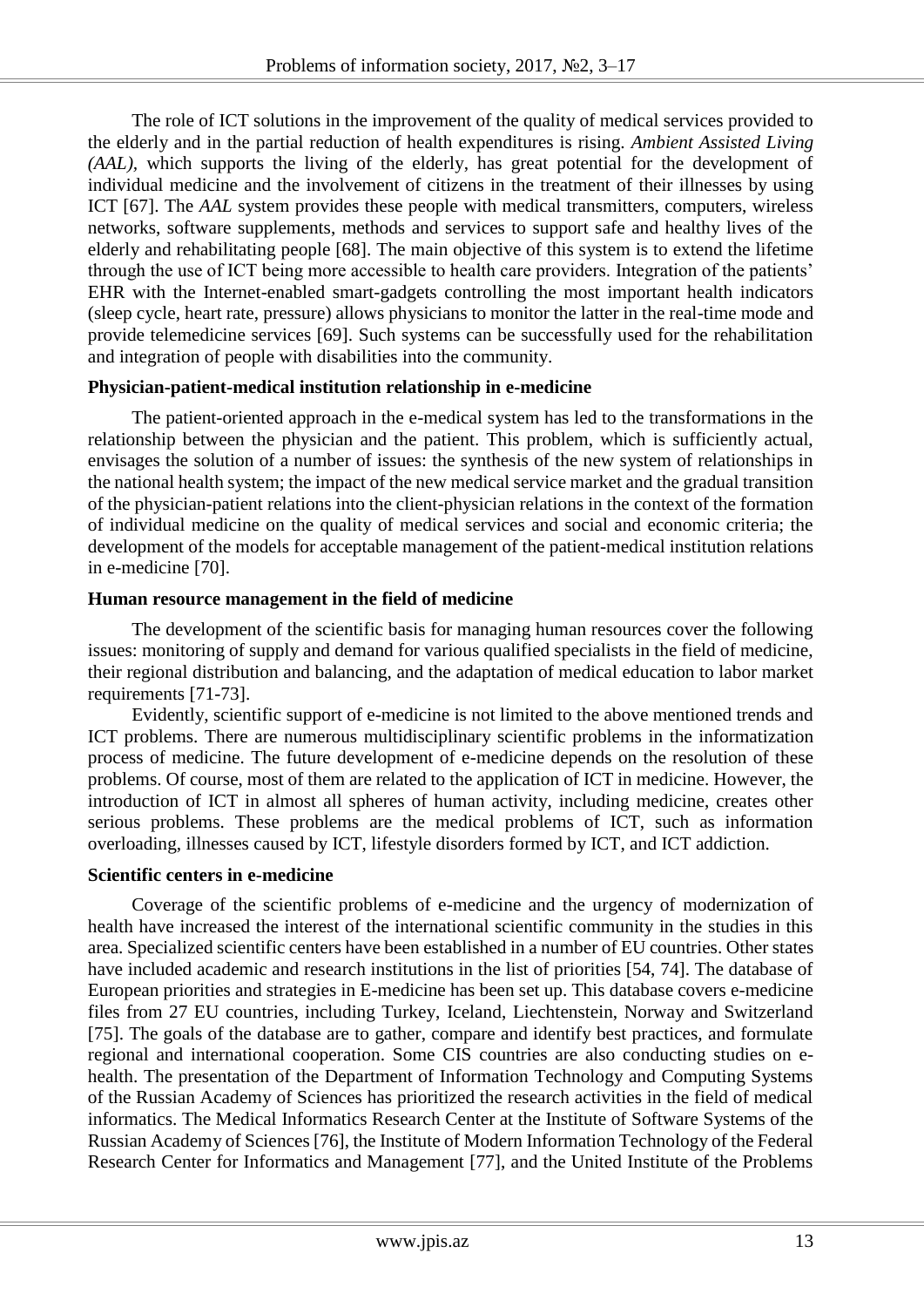if Informatics of the National Academy of Sciences of Belarus [78] are also conducting fundamental and applied studies in bioinformatics and medical informatics.

### **Conclusion**

The analysis of the world practice on the development of e-medicine allows us to conclude the followings:

- 1. Formation of the national e-medical system envisages the identification of the legal status of electronic documents, protection and secure transmission of confidential information about the patient, scientific and technological and human resource training, compliance with international standards.
- 2. Most countries have adopted the development concept and national programs that set priorities of the informatization for the establishment of e-medicine system.
- 3. Informatization process has many scientific problems, most of which are of global character and require large-scale scientific research.
- 4. Currently there are no specific conceptual and strategic documents on the informatization of health in Azerbaijan.

Based on the above-mentioned conclusions, it is important to develop a state program that envisages the implementation of political, administrative, regulatory-legal, personnel, scientificinnovative and technological-software measures on the formation and development of e-health in Azerbaijan.

## **References**

- 1. Dzenowagis J. The health and care revolution. Ghent, EAI Publishing, 2011.
- 2. Building the foundation for e-health: achievements of Member States: report of the WHO Global Observatory on e-Health. Geneva, World Health Organization, 2006.
- 3. Cheong H.J., Shin N.Y., Joeng Y.B. Improving Korean Service Delivery System in Health Care: Focusing on Nationale-Health System, Proc.of the Int. conf. On e-Health, Telemedicine, and Social Medicine (eTELEMED'09), 1-7 Feb.2009, pp.263−268.
- 4. A set of materials on the national e-health strategy, WHO and ITU, 2012, 226 p.
- 5. Patient safety. Data and statistics. WHO/Europa. http://www.euro.who.int/en/healthtopics/Health-systems /patientsafety/data-and-statistics
- 6. Kohn L.T., Corrigan J.M. and Donaldson M.S. Building a Safer Health System / Washington: NationalAcademyPress, 1999.
- 7. Graban M. Statistics on Healthcare Quality and Patient Safety Problems Errors & Harm.2015.www.euro.who.int/en/health-topics/Health-systems/patientsafety/data-and-statistics).
- 8. A Nation Online: How Americans Are Expanding Their Use of the Internet. U.S. Commerce Department survey 2002, http://www.statusa.gov/pub.nsf/vwAbsInt/ nationonline?
- 9. Pavlenko E.V. Cyberspace of medicine: Internet as an enemy and ally of a physician and
- patient // Sociology of Medicine, 2013, No1, http://cyberleninka.ru/article /n/ kiberprostran
- 10. World Summit on the Information Society. Tunis-2005, http://www.itu.int/net/wsis index
- 11. WHA58.28 eHealth. Resolutions and decisions, http://www.who.int/healthacadem//WHA58-28-en
- 12. European Commission. eHealth-Key documents. http://eurlex.europa.eu/legal-content/ EN
- 13. International Telecommunication Union (ITU) Implementing e-Health in developing countries: Guidance and principles. Geneva: ITU, 2008, http://www.itu.int/ITU-D/cyb/app/ docs/e-Health\_prefinal \_15092008. PDF
- 14. Mitchell J. Increasing the cost-effectiveness of telemedicine by embracing e-health // Journal Telemed Telecare.2000; 6 Suppl 1: S16-9.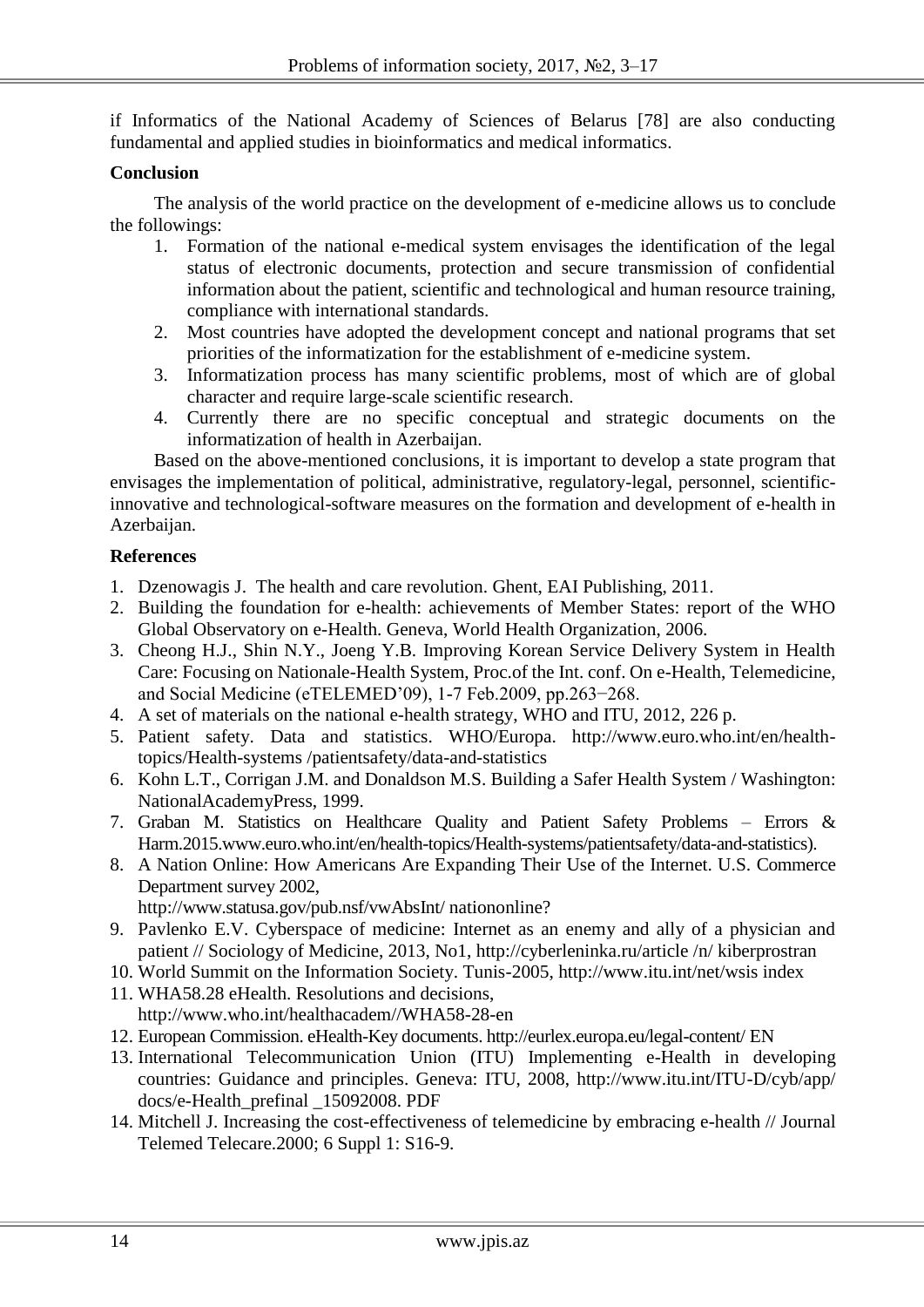- 15. Observatory for eHealth / World Health Organization, 2014, http://www.who.int/goe/ policies/ countries/en
- 16. Rosen E. The death of telemedicine? // Telemed Today. 2000, Vol. 8, no.1, pp.14-17
- 17. Elehealth, Telecare and Telemedicine...What's the Difference? http://evisit.com/ what-is- thedifference-between-telemedicine-telecareand-telehealth/
- 18. Telemedicine Definition. www.amdtelemedicine.com/telemedicineresources/html
- 19. Mea V.D. "What is e-Health (2): The death of telemedicine?" // Journal of Medical Internet Research, 2001, vol.3, no.2. www.jmir.org/2001/2/e22/
- 20. Eysenbach G."What is e-health?" // Journal of Medical Internet Research, 2001, vol.3, №2, e20. www.jmir.org/2001/2/e20/
- 21. Основной приоритет информатизации здравоохранения ориентация на пациента, http://www.cnews.ru/news
- 22. Powell J., Buchan I. Electronic health records should support clinical research // Journal of Medical Internet Research, 2005, vol.7, no.1, http://www.jmir.org/2005/1/PDFp.e4.
- 23. Zingerman B. The electronic medical map and the principles of its organization, http:www.osp.ru/medit/blogs/bz/bz\_109.html
- 24. National E-Health and Information Principal Committee.National EHealth Strategy, 30th September 2008. Adelaide, Deloitte Touche Tohmatsu, 2008.
- 25. Kohn L.T., Corrigan J.M. and Donaldson M.S. Building a Safer Health System, Washington: NationalAcademyPress, 1999.
- 26. Electronic Health Records: A Global Perspective. A Work Product of the MSS Enterprise Systems Steering Committee and the Global Enterprise Task Force. 2008.
- 27. Barello S., Triberti S., Graffigna G., Libreri C., Serino S., Hibbard J., Riva G. eHealth for Patient Engagement: A Systematic Review, 2015, http://www.ncbi.nlm.nih.gov/pubmed/ 26779108
- 28. E-Health for patient empowerment in Europa. 2007, https://joinup.ec.europa.eu/sites /pdf
- 29. Building foundations for eHealth: progress of member states: report of the Global Observatory for eHealth / World Health Organization, 2006, 339 p.
- 30. eHealth Action Plan 2012–2020: Innovative healthcare for the 21st century, https://ec.europa.eu/digital-single-market/en/news/ehealthaction-plan-2012-2020
- 31. From innovation to implementation E-Health in the WHO European Region, http://www.euro.who.int/\_\_data/assets/pdf\_file/0012/302331/
- 32. General information on the foreign experience of standardization in the application of information technology in the organization of the provision of electronic services, http://asyan.org/potral
- 33. The concept of informatization of health in Russia, http://www.minzdrav.ru/\_dr/0.pdf
- 34. The concept of e-health development of the Republic of Kazakhstan for 2013-2020, http://www.mzsr.gov.kz/taxonomy/term/557
- 35. Suiyumbaeva Ch. E-Health Project of Kyrgyzstan, http://icaren.org/files/KYRGYZSTAN\_eHealth\_Project
- 36. Implementation of eHealth: results and perspectives, 2015, http://www.minzdrav.uz/ictdevelopment/section-2/detail.php?ID=47617
- 37. The concept of the National Program "Health 2020: The Ukrainian Dimension", http://www.base.spinform.ru/show\_doc.fwx?rgn=48284
- 38. The National Strategy for Building the Information Society "Electronic Moldova".2005, http://www.rcc.org.ru
- 39. E-Healthcare in Belarus, http://www.pharmalegalblog.com/2015/08
- 40. National Strategy for the Development of the Information Society in the Republic of Azerbaijan for 2014-2020, http://www.e-gov.az/news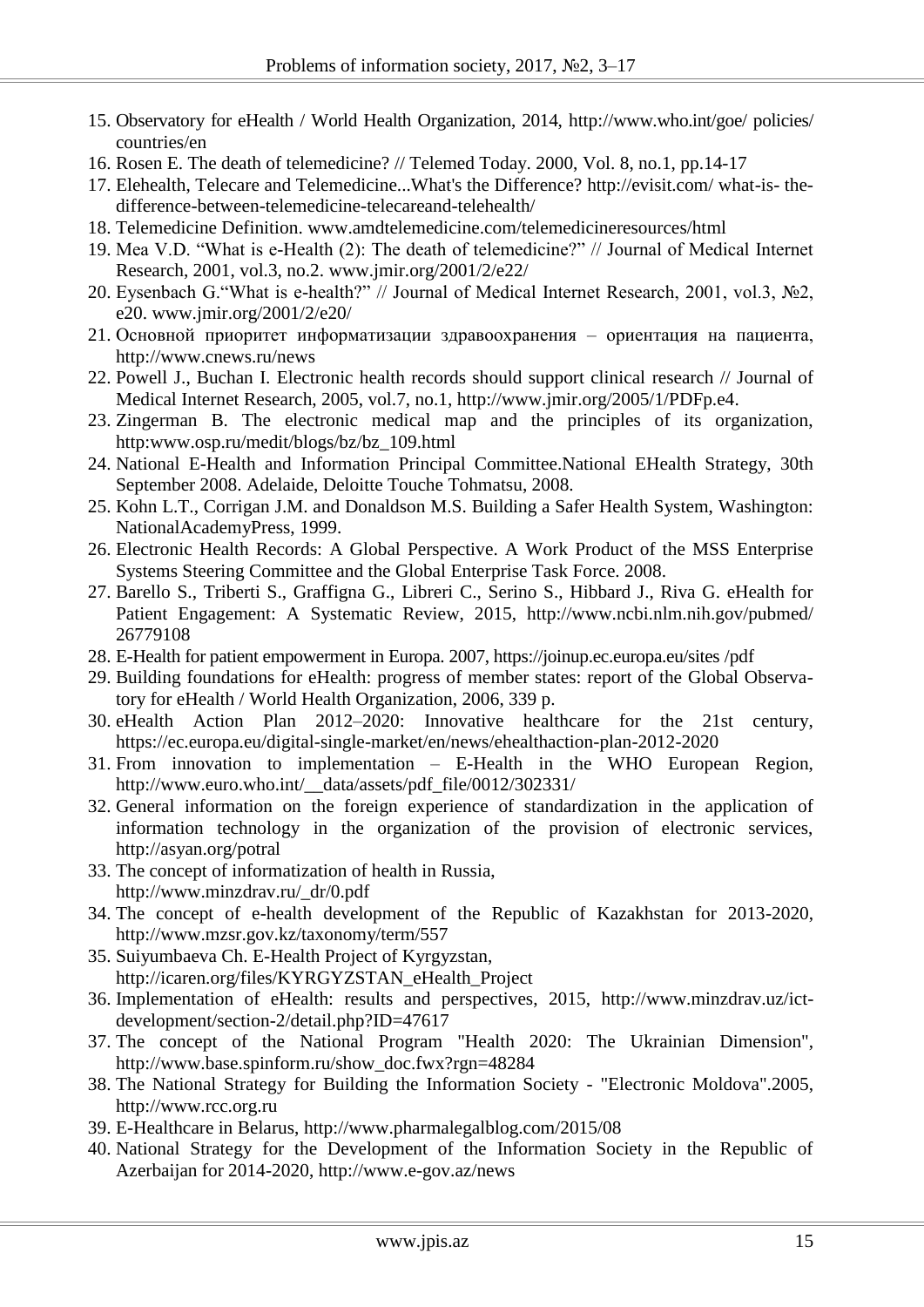- 41. Strategic Road Map on Development of Telecommunication and Information Technologies in the Republic of Azerbaijan, 2016, http://www.president.az
- 42. http://www.e-sehiyye.gov.az/az/s/9
- 43. Nazarenko G.I., Guliev Ya.I., Ermakov D.E. Medical information systems: theory and practice, Moscow: FIZMATLIT, 2005, 320 p.
- 44. Sutton M. Corporate document flow: Principles, technologies, implementation methodology, St. Petersburg: Azbuka, 2002, 448 p.
- 45. Relational and Object-Oriented Databases, http://www.issc.uj.ac.za/downloads/db.pdf
- 46. Patricia N. Mechael. The Case for mHealth in Developing countries // Innovations*.* Cambridge, MA: MIT Press, 2009, vol.4, no.1, pp.103-118.
- 47. Dabagov A.R. Informatization of health care and some problems of building integrated medical systems // Journal of Radioelectronics, No9, 2011, http://www.jre.cplire.ru/win/sep11/2/text.html
- 48. Chernyak L. Open systems and complexity problems // Journal of Open Systems, http://www.osp.ru/os/2004/08/185094/
- 49. E-health Standards and Interoperability. ITU-T Technology Watch Report, 2012, http://www.itu.int/dms\_pub/itu-t/oth/23/01/T23010000170001PDFE.pdf
- 50. Eugster J.. Schmid M. Grid and Cloud Computing Methods in Biomedical Research // Journal Methods of Information in Medicine, 2013, no.1, pp.62–64.
- 51. Cloud computing. Bateman A., Wood M. // Journal "Bioinformatics", 2009, vol.15, №25:1475.
- 52. Pepus G. The world of super integration, http://www.kmworld.com/ArticleID=35771)
- 53. Sittig D.F., Wright A., Osheroff J.A, Middleton B., Teich J.M, Ash J.S., et al. Grand challenges in clinical decision support // Journal Biomed Inform, 2008, Vol. 41, no.2, pp.387–392.
- 54. Wilk S., Michalowski W. A Task-based Support Architecture for Developing Point-of-care Clinical Decision Support Systems for the Emergency Department, Institute of Computing Science, Poznan University of Technology, Poland // Journal Methods of Information in Medicine, 2013, no.1, pp.18–32.
- 55. Mammadova M.H. The problems of information security of electronic personal health data / 7<sup>th</sup> IEEE International Conference on IT in Medicine and Education, China, November 13– 15, 2015, pp.678–682.
- 56. Kobrinsky B.A. Confidentiality and protection of personal medical data in eHealth system. Federal Directory, http://www.federalbook.ru
- 57. Ameen M. A., Liu J. W. and Kwak K. Security and privacy issues in wireless sensor net- works for healthcare applications // Journal of Medical System, 2012, vol.36, no.1, pp.93-101.
- 58. Baker D.B. Privacy and Security in Public Health: Maintaining the Delicate Balance between Personal Privacy and Population Safety / The 22<sup>nd</sup> Annual Computer Security Applications Conference, 2006, pp.3–22.
- 59. Wiktoria Wilkowska and Martina Ziefle. Privacy and data security in e-health: Requirements from the user's perspective / Health Informatics Journal, 18(3), pp.195-201.
- 60. Tove Sorensen.WHO Collaborating Centre for Telemedicine and e-health. Annual report 2009. The Norwegian Centre for Integrated Care and Telemedicine, 21 p.
- 61. Global Observatory on e-Health, the World Health Organization, 2013. apps.who.int/iri; Mobile Medical Application, http://www.fda.gov
- 62. Internet-of-Everything makes everything possible...,<http://www.internet-of-everything.no/>
- 63. [mHealth: New horizons for health through mobile technologies.](https://www.google.ru/url?sa=t&rct=j&q&esrc=s&source=web&cd=1&ved=0ahUKEwjk5MLD5eTJAhVEUBQKHXCZCj8QFggbMAA&url=http%3A%2F%2Fwww.who.int%2Fgoe%2Fpublications%2Fgoe_mhealth_web.pdf&usg=AFQjCNHzOy2pNEKJqj2uz9kJFFLOgRmLfg&bvm=bv.110151844%2Cd.bGg)WHO. Global Observatory for eHealth series, Vol. 3, 112p, http://www.who.int/goe/publications/-goe\_mhealth\_web.pd f.
- 64. Mammadova M.H. Big Data in Electronic Medicine: Opportunities, Challenges and Prospects // Problems of Information Technology, 2016, No2, pp. 9-29.